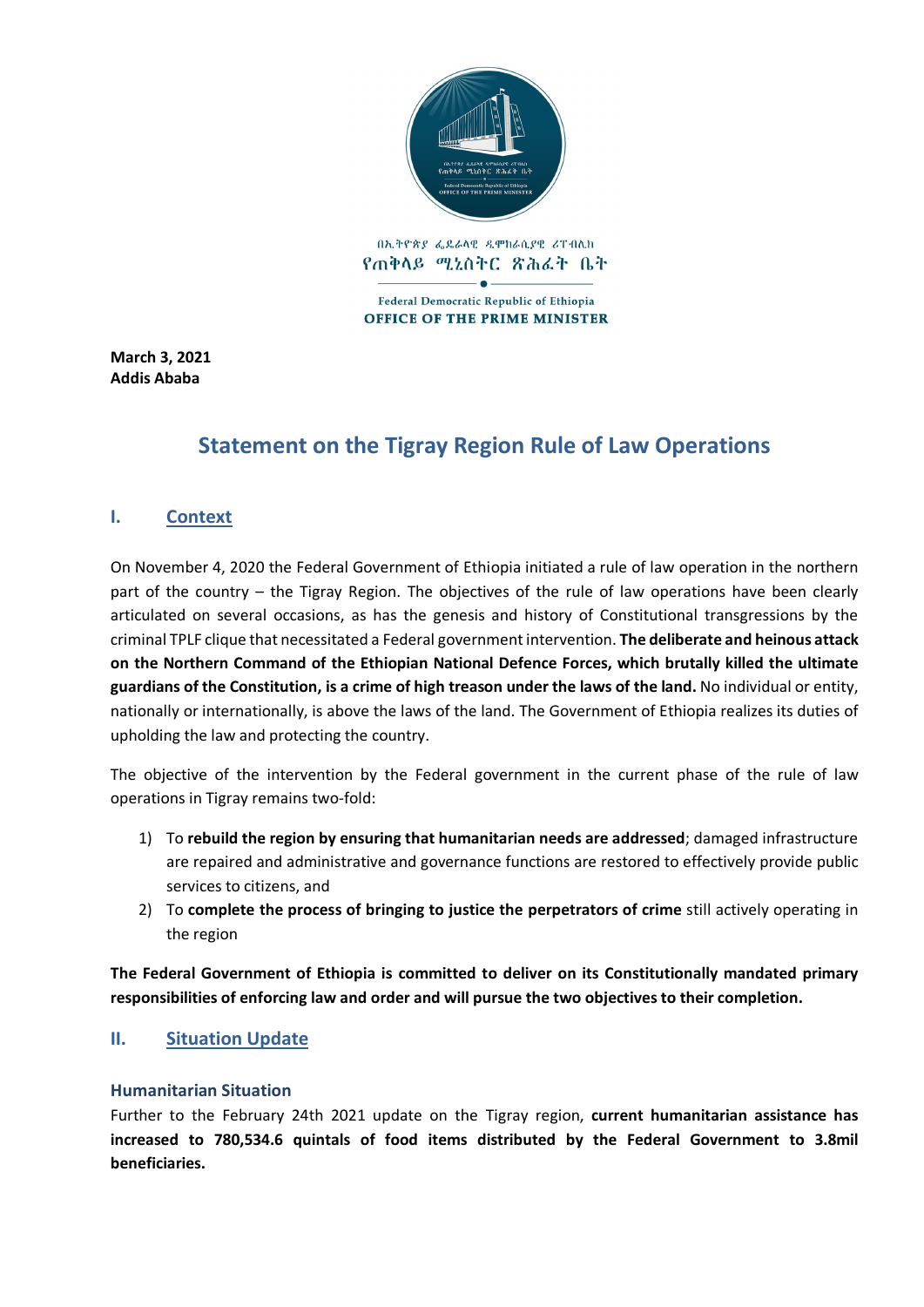The Federal Government has thus far spent Birr 1.87 billion in humanitarian assistance to the Tigray region by reallocating spending other priorities within its budget. **Non-food items estimated at more than Birr 80 million have also been distributed in the region by the Federal government.**

Considering damages to water lines, around Birr 31million has been allocated to fulfil the requisite spare parts are available for **maintenance of water lines, as well as provision of water trucks to areas where service is disrupted.** Similarly, extensive work has been undertaken and is ongoing in the health sector, with **20 hospitals and 71 health facilities that have now become operational again**. Medical supplies worth close to Birr 199 million have been made available in addition to other materials like emergency vehicles and computers. In the education sector, **preparations have been finalized to resume normal school activities at the cost of more than Birr 96million** for repair work and procuring the necessary teaching materials.

**On humanitarian access**, it is to be recalled that Ethiopia announced unfettered access for humanitarian agencies last week. Per consultations held today with UN agencies and other international organizations, further amendments have been made based on consensus on the modality of operations. **Humanitarian agencies can operate in the region with unfettered access unhindered mobility, by simply providing a notification of operations to the Ministry of Peace, and at their own risk in region wide movement.** 

All entities are expected to abide by the laws of the land and any entity or individual abetting criminality under the guise of provision of aid, will be held accountable.

## **Human Rights Situation**

The Government of Ethiopia has also taken concrete steps to address human rights abuses that have occurred within the context of the conflict triggered by the TPLF. The first major human rights abuse and atrocity to be reported in this regard has been the atrocity committed in Maikadra, resulting in the death of hundreds of civilians by youth organized, enabled and assisted by the TPLF militia. The Ethiopian Human Rights Commission has conducted a thorough investigation of the matter and has released its preliminary findings in a report.

Furthermore, **the Federal Police and federal prosecutors have also conducted a criminal investigation relating to the atrocities that have been committed in Humera and Maikadra. Based on this criminal investigation in which more than 250 witnesses have given their testimony, investigators have identified around 200 suspects.** Although most of the suspects have fled to Sudan, **21 suspects have been apprehended and criminal charges will be pressed against them in the coming weeks.**

In line with the government's commitment to uphold rule of law and bring to account anyone who is responsible for committing such heinous crimes, **federal investigators are conducting investigations in relation to other credible allegations of atrocities and serious human rights abuses in other parts of the region, including in Axum**. The Ethiopian Human Rights Commission is also conducting its own independent investigation in relation to such incidents and allegations in other parts of the Tigray Region including in Axum. The Commission has also signalled its willingness to collaborate with relevant UN agencies for the purpose of these investigations.

The Attorney General Office is also committed to conduct its own independent investigations. Based on thorough, on the ground investigations, the Government of Ethiopia is committed to discharge its obligation of ensuring accountability for any serious human rights violations.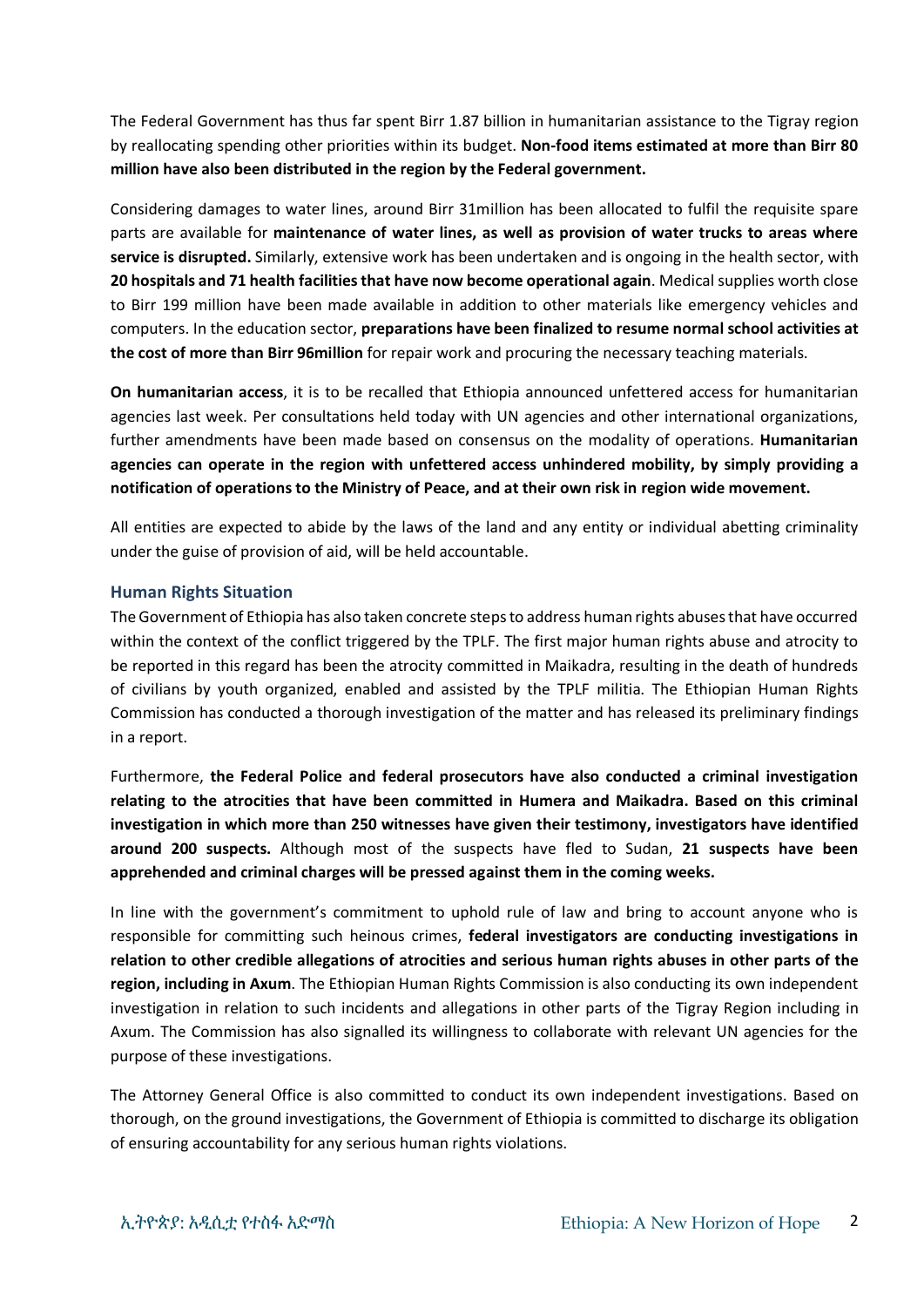#### **Media Access**

The Federal Government has recently granted full access for international and local media to travel to and report from the Tigray region. As such so far eight international media are already active.

**Media operating in the region are to be bound by operating protocols that ensures understanding of the context, legal operations and mobility as established by the Ethiopian Broadcast Authority.** The Government of Ethiopia believes the allegiance of journalists must always be to the facts, the nuances of history, and to a sober analysis of facts. We caution the media from simply confirming the considerable misinformation and disinformation campaign of TPLF operatives that is conducted by influencing witness testimonies.

The Ethiopian National Defence Force will ensure the security of media personnel in areas that the ENDF are stationed in within the Tigray region. **Any media wishing to venture out of ENDF stationed areas will not be hindered from mobility, but will do so at their own risk. The Federal Government will not be responsible for risks endured by media personnel that function outside of the established operating protocols.**

The Federal Government welcomes the work of international and local media to cover events and activities in the Tigray region. Nevertheless, any media entity or personnel that breach national laws, including by aiding and abetting criminal entities and perpetrators, will be held accountable per the laws of the land.

#### **Law Enforcement**

The government is also supporting the strengthening and operationalization of law enforcement bodies within the region. Having completed training, **the regional police force is now operational in six zones of the region.** Correctional facilities in Mekelle and Adigrat have become operational again to deal with criminal offenders. And courts in Mekelle have begun to attend to cases with efforts underway to operationalize the judicial system region wide.

#### **Infrastructure Repairs**

**The region has sustained heavy infrastructure damage by TPLF forces in the past few months, resulting in telecom line, electricity and transportation access disruptions**. Since then, the Federal government has been making a concerted effort to undertake repairs.

#### *Telecommunications*

Video footage retrieved from Ethio Telecom Mekelle site shows perpetrators tampering with the data centre equipment which led to telecom service interruption in early November 2020. Transmission lines and fibre optic cables were also damaged by TPLF militia retreating into the mountains, further cutting off from communication the entire region. **Efforts by Ethio Telecom and other stakeholders to repair damaged infrastructure have enabled 363 mobile sites have been restored with mobile voice and fixed services actively running in more than 26 areas in the region.** Some areas have been reconnected with temporary transmission lines and therefore some service interruptions are possible.

#### *Electricity*

Electricity transmission lines and conductors have also been tampered with and damaged by TPLF militia which resulted in an electricity blackout in the region. Ethiopian Electric Power undertook extensive technical audit of damages to 18 transmission as well as 17 power distribution centres lines in the North. **Damages sustained are estimated at more than Birr 240 million with repair efforts underway.**